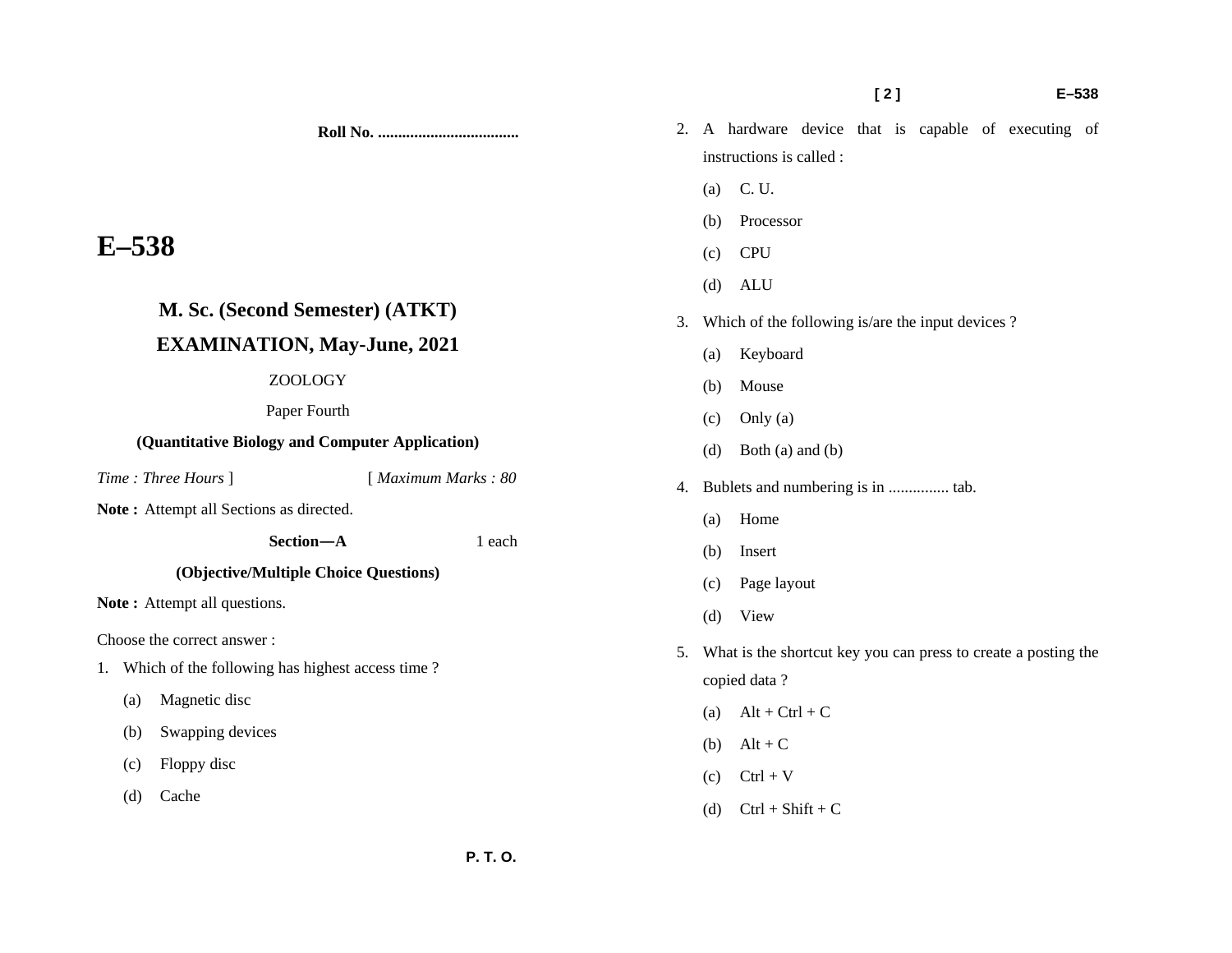- 6. Which of the following tools is used to reduce or cut image area ?
	- (a) Rotate tool
	- (b) Text tool
	- (c) Insert
	- (d) Crop tool
- 7. Which of the following tools is used to get full screen view of PPT page ?
	- (a) Slide tool
	- (b) Text show
	- (c) Picture show
	- (d) Slide show
- 8. Which of the following menu includes the tool to edit background in PPT ?
	- (a) Design
	- (b) Text tool
	- (c) Insert
	- (d) Edit page
- 9. Which of the following is correct symbol for summation in excel ?
	- (a)  $\Sigma$
	- (b) T
	- $(c)$   $\Omega$
	- (d)  $\pi$
- 10. Which of the following tools is used to get arranged the names in A to Z sequence in excel ?
	- (a) Insert sequence
	- (b) Arrange tool
	- (c) Sort and Filter
	- (d) Format
- 11. The term 'biometry' is coined by :
	- (a) Walter Weldon
	- (b) Francis Galton
	- (c) Karl Pearson
	- (d) Fischer
- 12. In Biostatistics, group of individuals taken for study is called :
	- (a) Group
	- (b) Flock
	- (c) Block
	- (d) Population
- 13. Variable whose value can be expressed numerically is called :
	- (a) Quantitative variable
	- (b) Qualitative variable
	- (c) Absolute variable
	- (d) Continuous variable

#### **[ 4 ] E–538**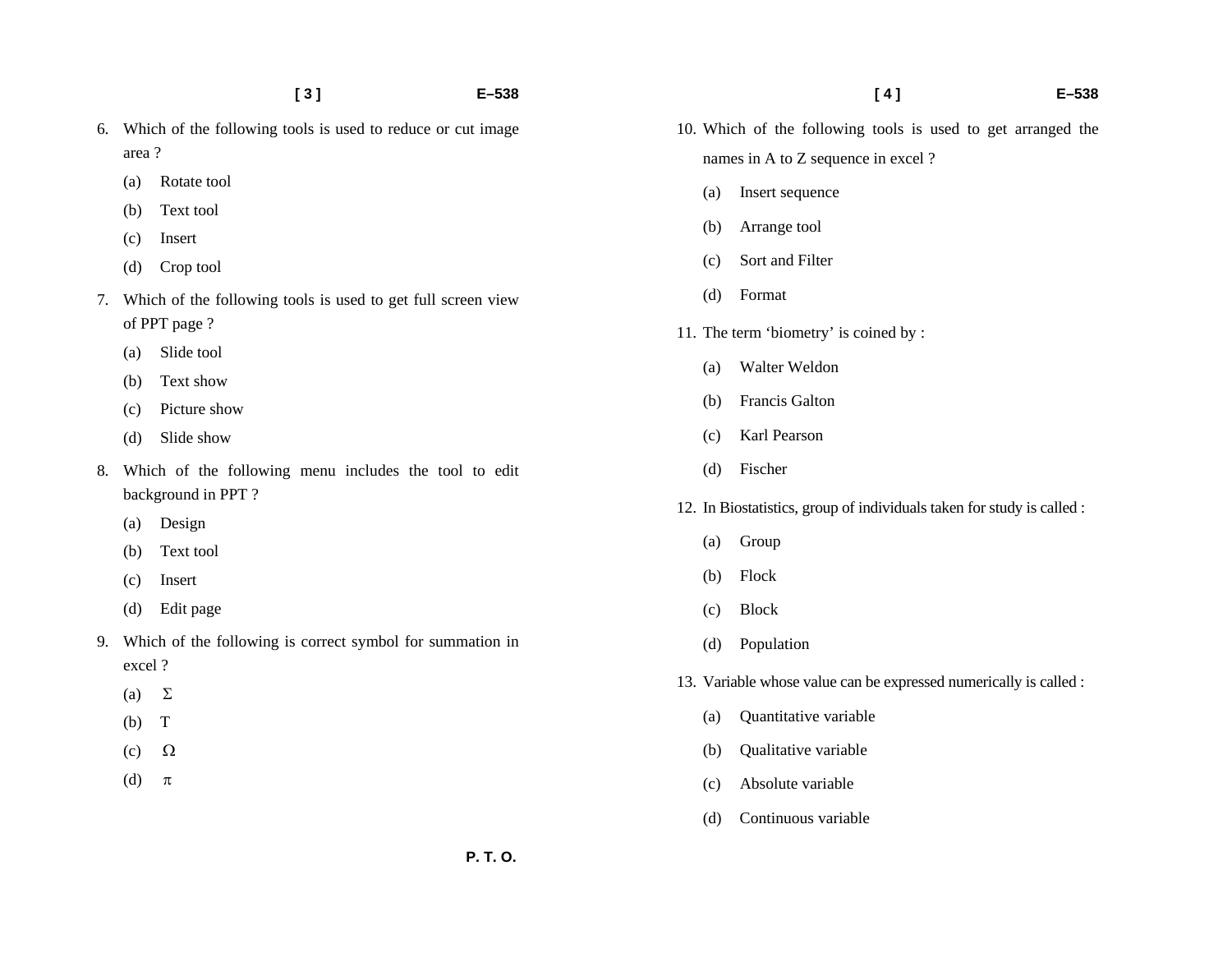|                                                                 | [5]<br>E-538          |  |  |  |  |  |
|-----------------------------------------------------------------|-----------------------|--|--|--|--|--|
|                                                                 |                       |  |  |  |  |  |
| (a)                                                             | Qualitative variable  |  |  |  |  |  |
| (b)                                                             | Absolute variable     |  |  |  |  |  |
| (c)                                                             | Continuous variable   |  |  |  |  |  |
| (d)                                                             | Quantitative variable |  |  |  |  |  |
| 15. If the sum of 30 values in an observation is 600, then mean |                       |  |  |  |  |  |
|                                                                 | of the data is:       |  |  |  |  |  |
| (a)                                                             | 20                    |  |  |  |  |  |
| (b)                                                             | 30                    |  |  |  |  |  |
| (c)                                                             | 60                    |  |  |  |  |  |
| (d)                                                             | 15                    |  |  |  |  |  |
| 16. Chi-square test is always used to test:                     |                       |  |  |  |  |  |
| (a)                                                             | Population mean       |  |  |  |  |  |
| (b)                                                             | Test of association   |  |  |  |  |  |
| (c)                                                             | Test of population    |  |  |  |  |  |
| (d)                                                             | None of the above     |  |  |  |  |  |
| 17. When the size of sample is increasing, then variance of     |                       |  |  |  |  |  |

- (a) Increasing
- (b) Decreasing
- (c) Not changed
- (d) None of the above

data.